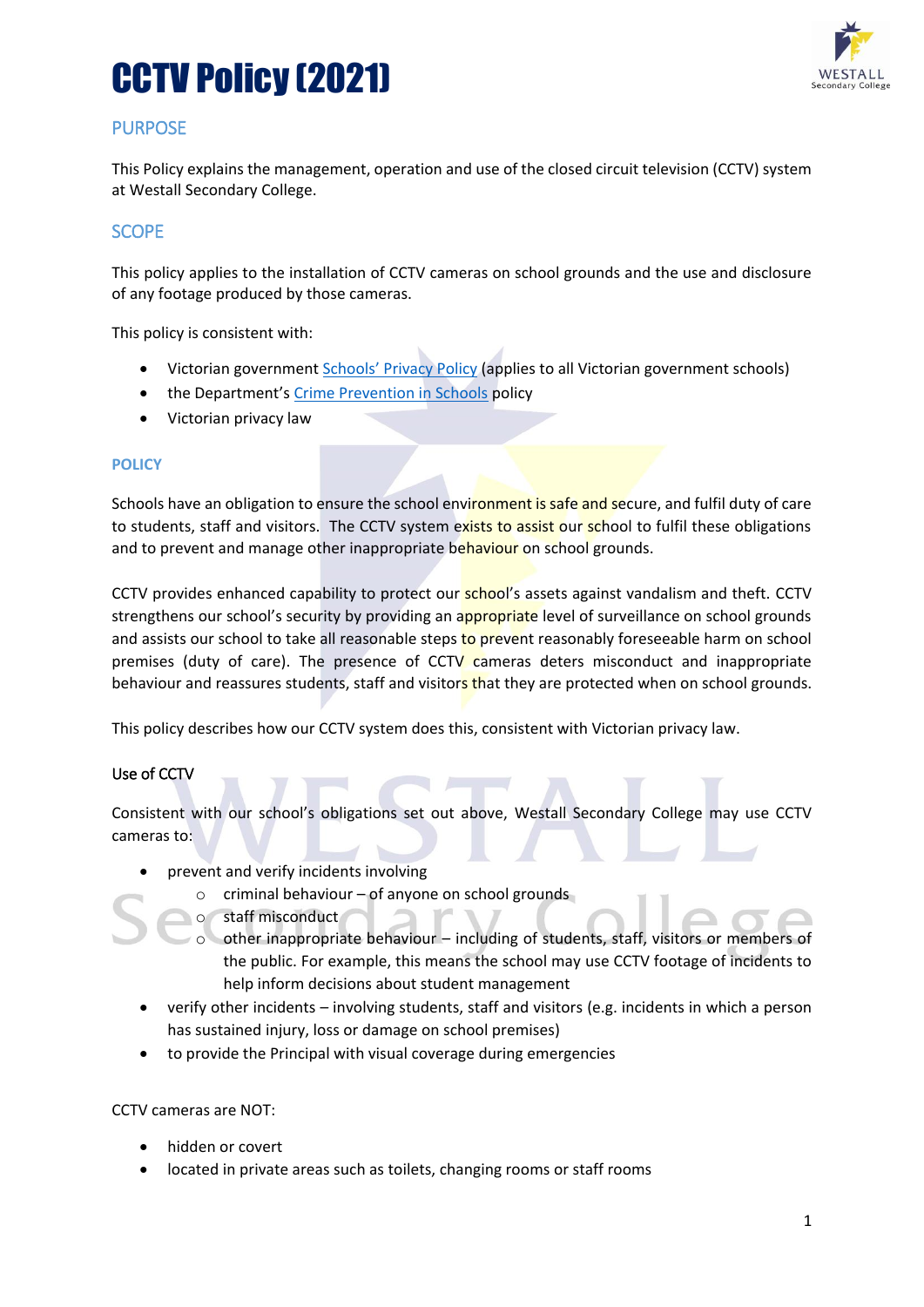# CCTV Policy (2021)



used to monitor student or staff work performance

#### Location of CCTV cameras in our school

In our school, CCTV cameras are located in:

- school entrances
- corridors
- locker areas
- computer labs
- ovals
- playgrounds

A notice is located near each CCTV camera which alerts people to the presence of the camera and this CCTV Policy.

#### Access to CCTV footage

CCTV footage is only accessed for the purposes set out in this policy (see 'Use of CCTV footage') and only by the following people:

- 1. the Principal or nominee, including people explicitly authorised by the Principal
- 2. central and regional Department staff, when required to assist the school for an above purpose
- 3. any other people permitted by law.

#### Showing footage to staff, students and/or their parents involved in incidents

When using CCTV for the purposes listed in this policy under the heading 'Use of CCTV' and only when appropriate, the Principal may show specific footage of an incident to those directly involved, including relevant staff, students and/or their parents.

This means that any person on school premises may be captured on CCTV footage of an incident that the Principal may subsequently show to staff, students and/or their parents.

The school cannot give copies of CCTV footage to staff, students, parents or any other parties. Any requests for a copy of CCTV footage must be made to the Department's Freedom of Information Unit, as set out below.

#### Managing and securing the CCTV system

The Principal or their nominee is responsible for managing and securing the CCTV system including:

- 1. operation of the CCTV system and ensuring it complies with this policy
- 2. considering the appropriate location and use of cameras and method for storing CCTV footage
- 3. maintaining and upgrading cameras when required.

#### Ownership of CCTV footage